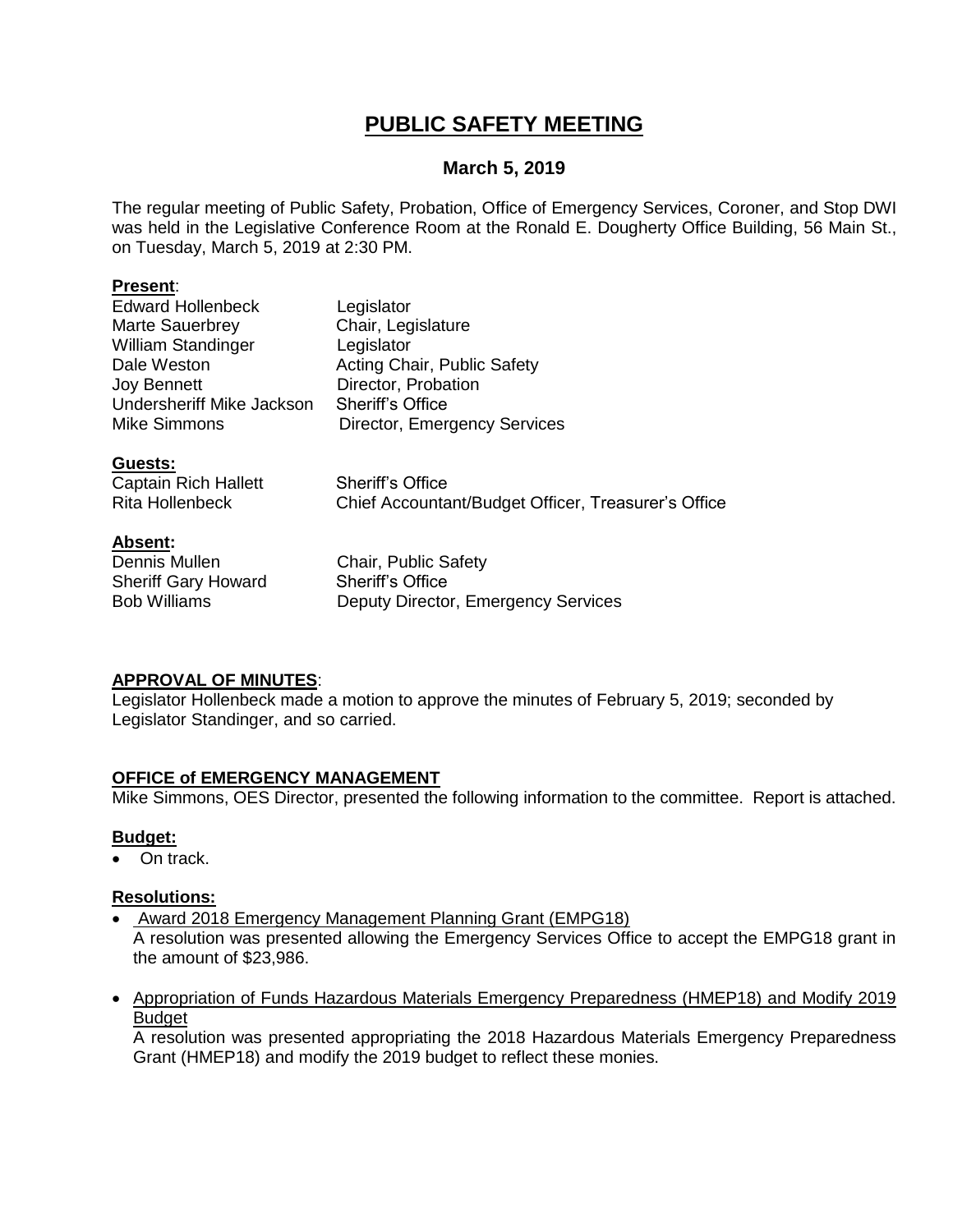# Appoint Rebecca Roden as Deputy Fire Coordinator

A resolution was presented authorizing the Director of Emergency Services to appoint Rebecca Roden as Assistant County Fire Coordinator effective March 13, 2019.

# *Committee agreed to move these three resolutions forward.*

# **Monthly Meetings Attended:**

• State Emergency Managers Conference

# **Grants**:

• SHSP – Sheriff's Office ordered radios

# **Other:**

- Waverly radio project should pick up as the weather gets better.
- Senator Seward issued certificates to the Search & Rescue team for their help with a case.
- EMS ongoing ambulance problems. Met with them again to address the issue and it was decided that mutual aid plans will be completed and submitted by May 1<sup>st</sup>.
- EMS Coordinator position position is still open.
- Ambulance staffing issues were discussed.
- $\bullet$  Interoperable radio system  $-$  RFP has been completed for the new fire radio system. Director Simmons will determine how much it will cost to complete this ongoing project. We should continue to receive \$400,000 in grant money each year. Legislator Sauerbrey said discussion has taken place in regards to contributing a reserve towards this project. Both Tompkins and Broome County have expressed interest in having us partner with them on their radio contract.
- $\bullet$  I am Responding IT still has not purchased the big monitors in Dispatch for the I am Responding Program.

# **PROBATION:**

Joy Bennett, Probation Director, presented the following information to the committee. Reports are attached.

# **Budget:**

On Track

#### **Issues:**

- $\bullet$  The 17<sup>th</sup> revision for Raise the Age (RTA) has been submitted to the State.
- Polygraph testing working on a contract or MOU.
- STSJP Funding need to resubmit.
- Proposed legislation that will affect Probation:
	- o Cashless Bail
	- $\circ$  New legislation would notify all principals via their preference text, email, phone or mail.
	- o PINS proposes that PINS will not be placed in foster care, residential treatment or detention. This increases the county's liability.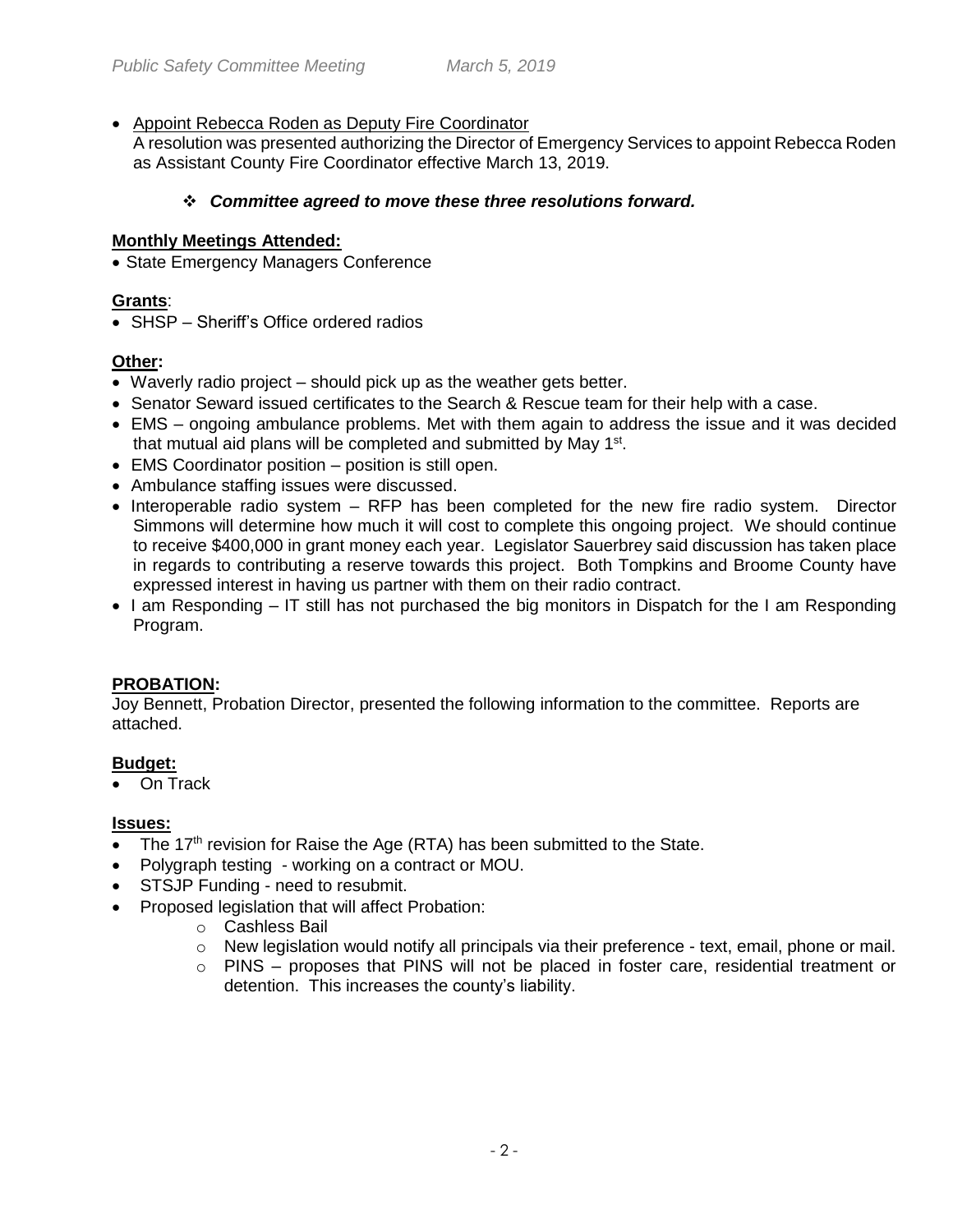- COTI programs Program is ending 4/1/19. One of the programs, Trinity, has applied for a grant and they are trying to get a new 16 bed facility next to Waverly PD.
- Discussed a case involving a juvenile who was sentenced to 1-3 years. There was a problem with the issuance of the transport order by the Court. Director Bennett has reached out to the State to get resolution on such cases for future reference.
- Magistrates Breakfast was held on February 20th. There was a poor turnout for Magistrates and Director Bennett is contemplating discontinuing this program.
- ATI application is due to DCJS on 3/25/19. Mental Hygiene has been contacted to see if they wanted to continue to operate the program.

# **Resolutions:**

• None

# **SHERIFF:**

Undersheriff Mike Jackson presented the following information to the committee. Reports are attached. He introduced Captain Hallett to the Committee.

#### **Budget:**

- On track.
- Currently at 40% of board-in revenues due to Cortland County Jail building problems. Feds have also picked up. Currently have 35 boarders.

# **Personnel Items:**

- Civil all positions are filled.
- Corrections there are 6 full-time Correction Officer positions that are vacant and one part-time cook position. 4 will be hired off current eligibility list; 2 will be hired provisionally.
- Road Patrol:
	- Currently have one vacant Deputy position.
- E911 Communications all positions are filled.
	- All positions are filled one Dispatcher is being trained.
- Undersheriff will be retiring in May.

# **Resolutions:**

- Authorize Acceptance of a 2019 NYS PTS Grant, Appropriate Funds and Amend 2019 Sheriff's Budget A resolution was presented allowing the Sheriff's Office to accept the 2019 PTS Grant, appropriate funds, and amend the 2019 budget.
- Recognize Cindy Iannone's 18 Years of Dedicated Service to Tioga County A resolution was presented recognizing Cindy Iannone's 18 years of dedicated service to Tioga County.
- Appoint Members to the Traffic Safety Board A resolution was presented reappointing members to the Traffic Safety Board.

# *Committee agreed to move these three resolutions forward.*

# **Labor Issues**

• None to report.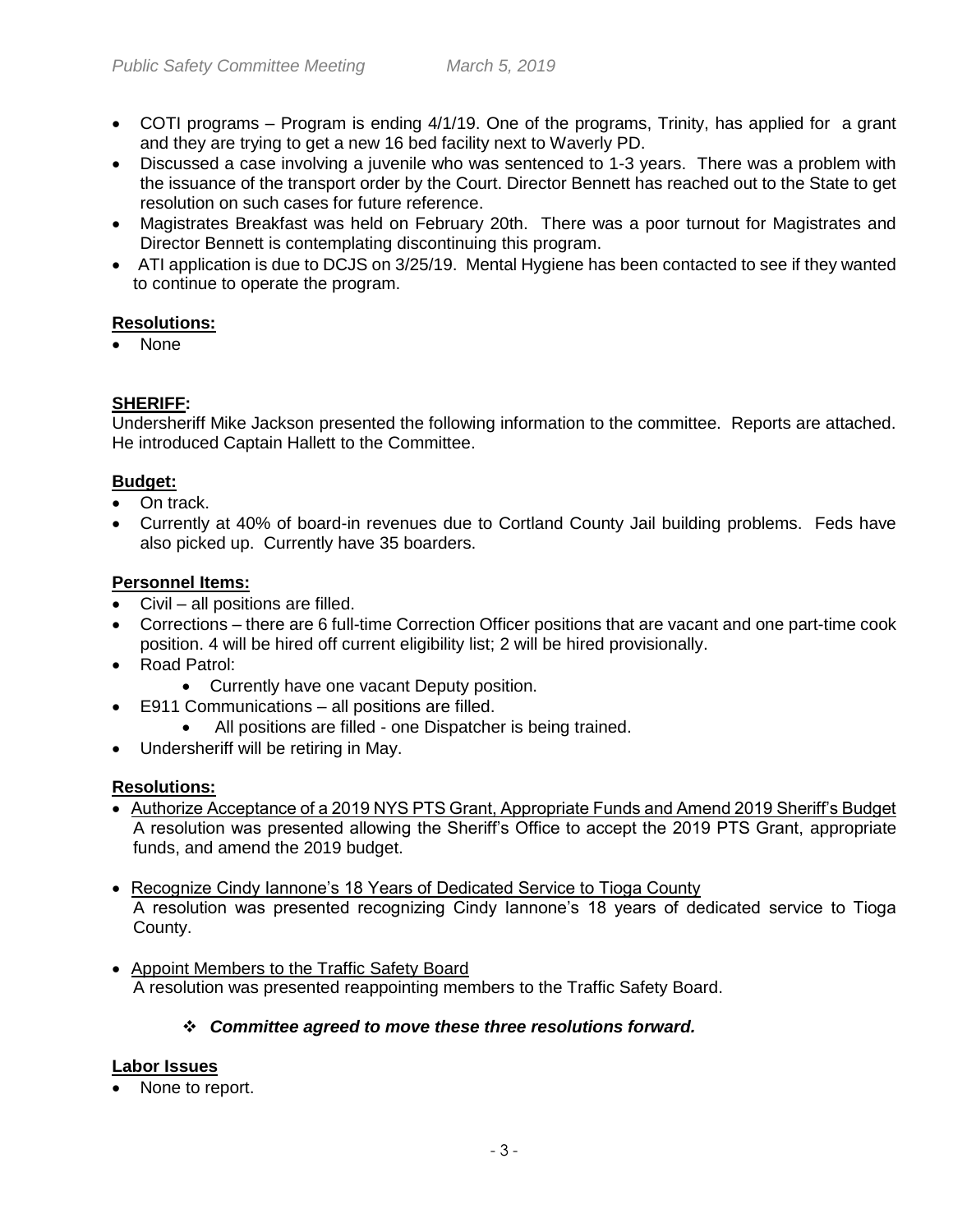# **Litigation Issues**

• One case is still active.

# **Other:**

- New contract for inmate meals is working very well.
- We will be attending the job fair at the Treadway tomorrow.
- Met with DPW employees, Gary Hammond and Rich Perkins, regarding water redundancy for Jail. Two options to consider are: contract with potable water supplies or drill a well. Drilling a well seems to be the best option.
- 69 average daily inmates for February (50% were boarders) Maximum capacity is 104.
- ATI worked 328 manhours at various county office buildings, fire departments and at the County Highway Department.

# **ADJOURNED:**

Motion to adjourn meeting at 3:20 PM.

Respectfully Submitted,

# *Diane Rockwell*

Diane Rockwell Secretary to the Sheriff 3/5/19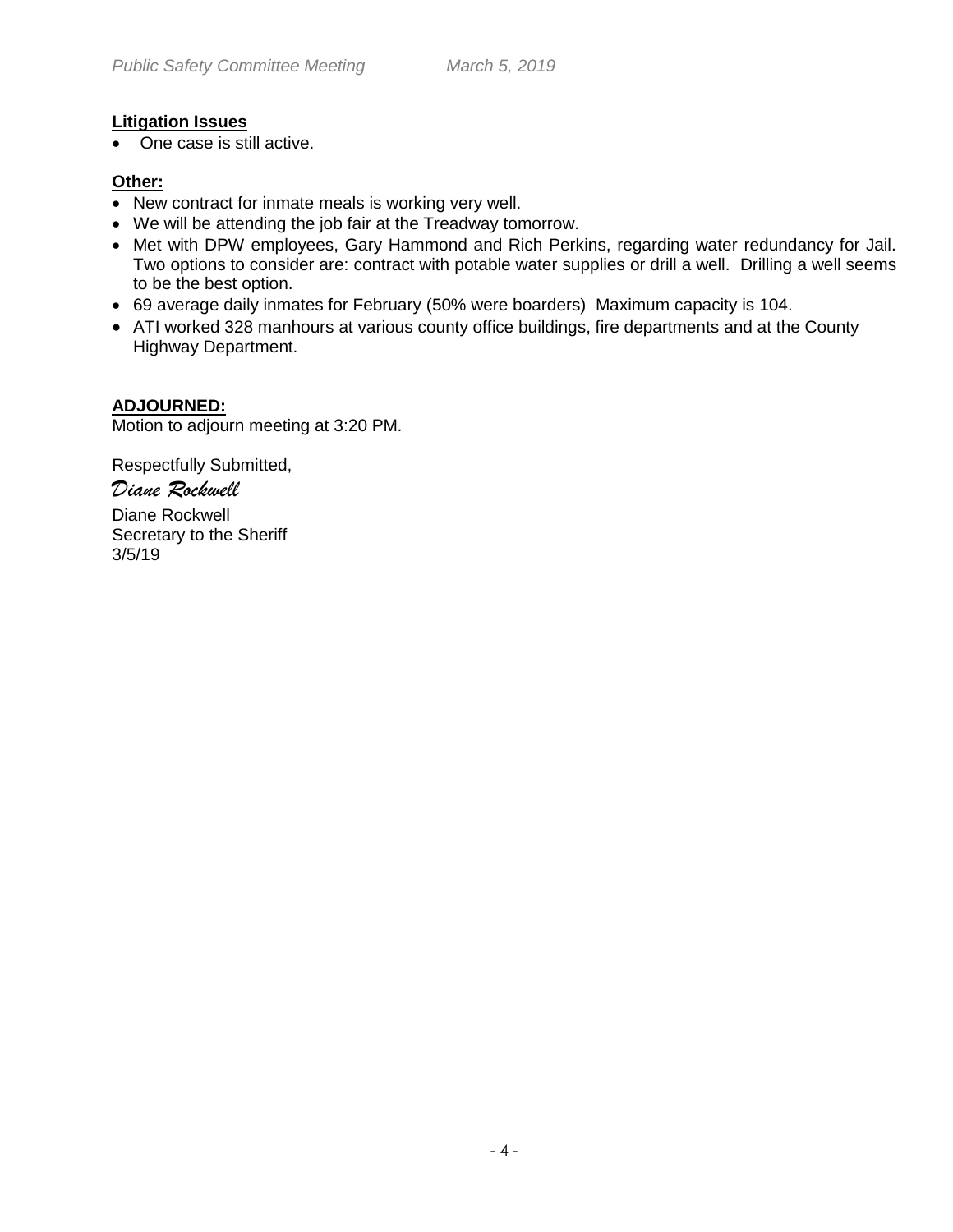# **ATTACHMENTS:**

# **OFFICE of EMERGENCY SERVICES**

Budget: Within Budget - See attached spreadsheets

Resolutions: Appointment of Rebecca Roden as Deputy Coordinator Award 2018 Emergency Planning Grant (EMPG18) Appropriation of Funds Hazardous Materials Emergency Preparedness (HMEP18)

# Monthly Activity:

- 1. Monthly Meetings Attended
	- a. Red Cross Monthly meeting
	- b. State Emergency Managers Conference
- 2. Grants
	- a. SHSP17 Truck and I am Responding Program
	- b. SHSP18 I am Responding Program
	- c. EMPG17 Received Grant for salaries
	- d. SLETTPP17 Received Grant Radios Received by Sheriff's Office
	- e. SLETTPP18 Approved Replace ballistic vests for SWAT Team
	- f. SICG12 Closed
	- g. SICG16 Closed
	- h. SICG17 Interop. Grant Approved
	- i. HMEP18 Application Submitted
	- j. SICG18 Formula Grant Approved
	- k. SIGC-18 Targeted Grant Application
- 3. Other Emergency Services Activities
	- a. Waverly Radio Project Fingerlakes is currently assembling equipment.
	- b. HazMat Team No Calls
	- c. Fire Investigation Team 3 Calls
	- d. Search and Rescue No Calls
- 4. EMS
	- a. Meetings with REMAC regarding EMS agencies not utilizing the nearest, available, appropriate assistance when needed. Medical Directors have been notified of problem. Agencies are to have Mutual Aid Plans completed and submitted to Council bt May 1<sup>st</sup>.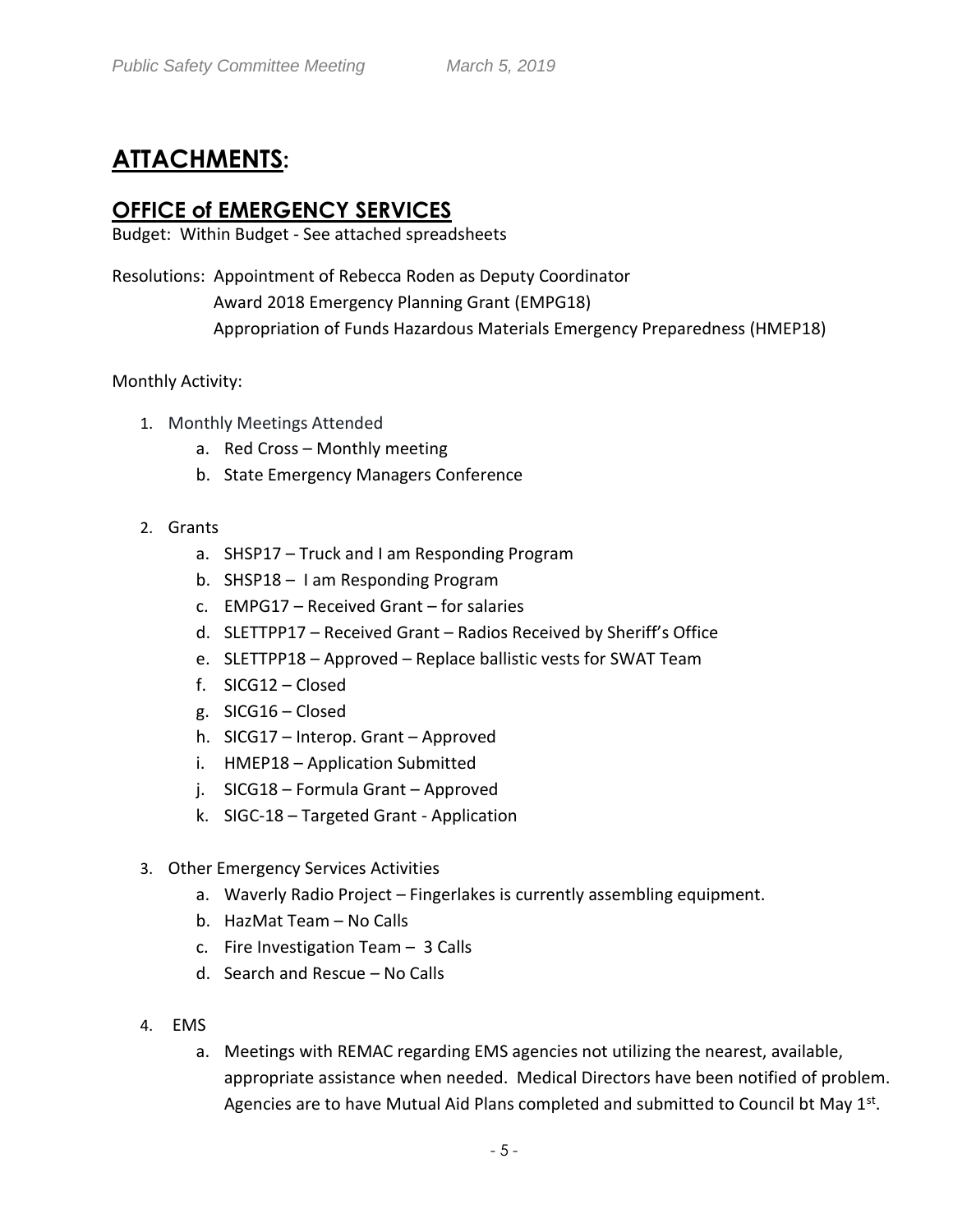- b. EMS Coordinator Position Would like to wait to fill.
- c. Ambulance staffing issues.
- 5. Interoperable Fire Radio System
	- a. Federal Engineering is preparing and RFP for new Fire Radio System. Working forwards to develop general pricing for a system from vendors. Need to develop a plan to pay for the system.
- 6. Fire
	- a. The I am Responding Program is still waiting for monitors so the dispatchers can see which ambulances and fire equipment are available or out of service nor the level of EMS providers are working. While IT has been working on the monitors it has taken longer than anticipated.
- 7. EMO
	- a. Tier 3 Training will be at the Public Safety Building was conducted. Very good attendance. Reviews seemed good.
- 8. Emergency Service Personnel
	- a. EMS Coordinator Position also unfilled. Still could use person to fill job based on salary based on 17 hours but would like to wait to fill.
	- b. Director position Waiver or modified schedule for pay. (discussion)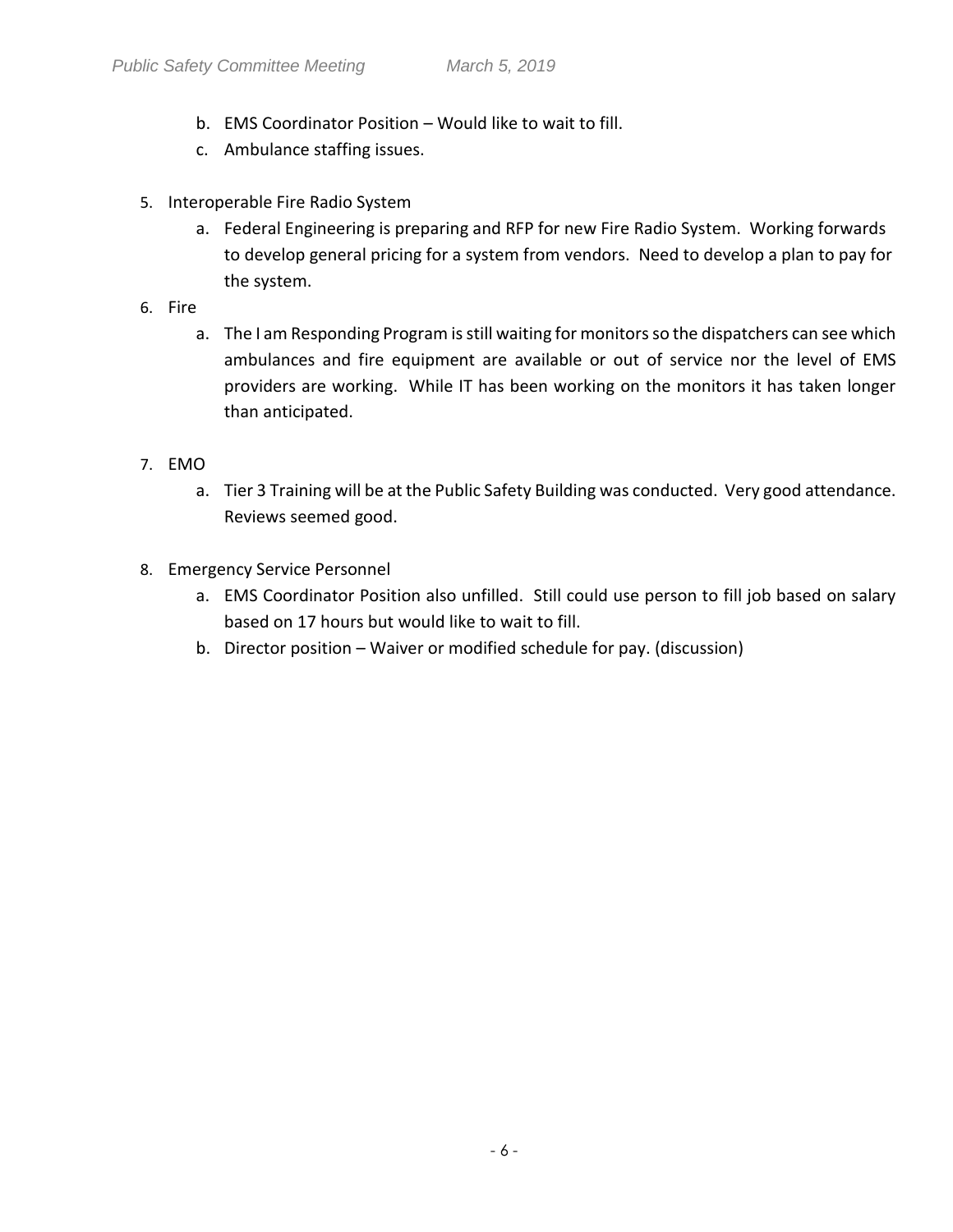# REFERRED TO: PUBLIC SAFETY COMMITTEE PERSONNEL COMMITTEE

RESOLUTION NO. -19 APPOINT REBECCA RODEN DEPUTY FIRE **COORDINATOR** EMERGENCY SERVICES

WHEREAS: The Office of Emergency Services has a need for additional assistance with the administration of ongoing projects; and

WHEREAS: The Director of Emergency Services would like to appoint a candidate as Non-Compensated Deputy Fire Coordinator for Administration; therefore be it

RESOLVED: That the Legislature approve the appointment of Rebecca Roden as Assistant County Fire Coordinator effective March 13, 2019. This position will be served without remuneration.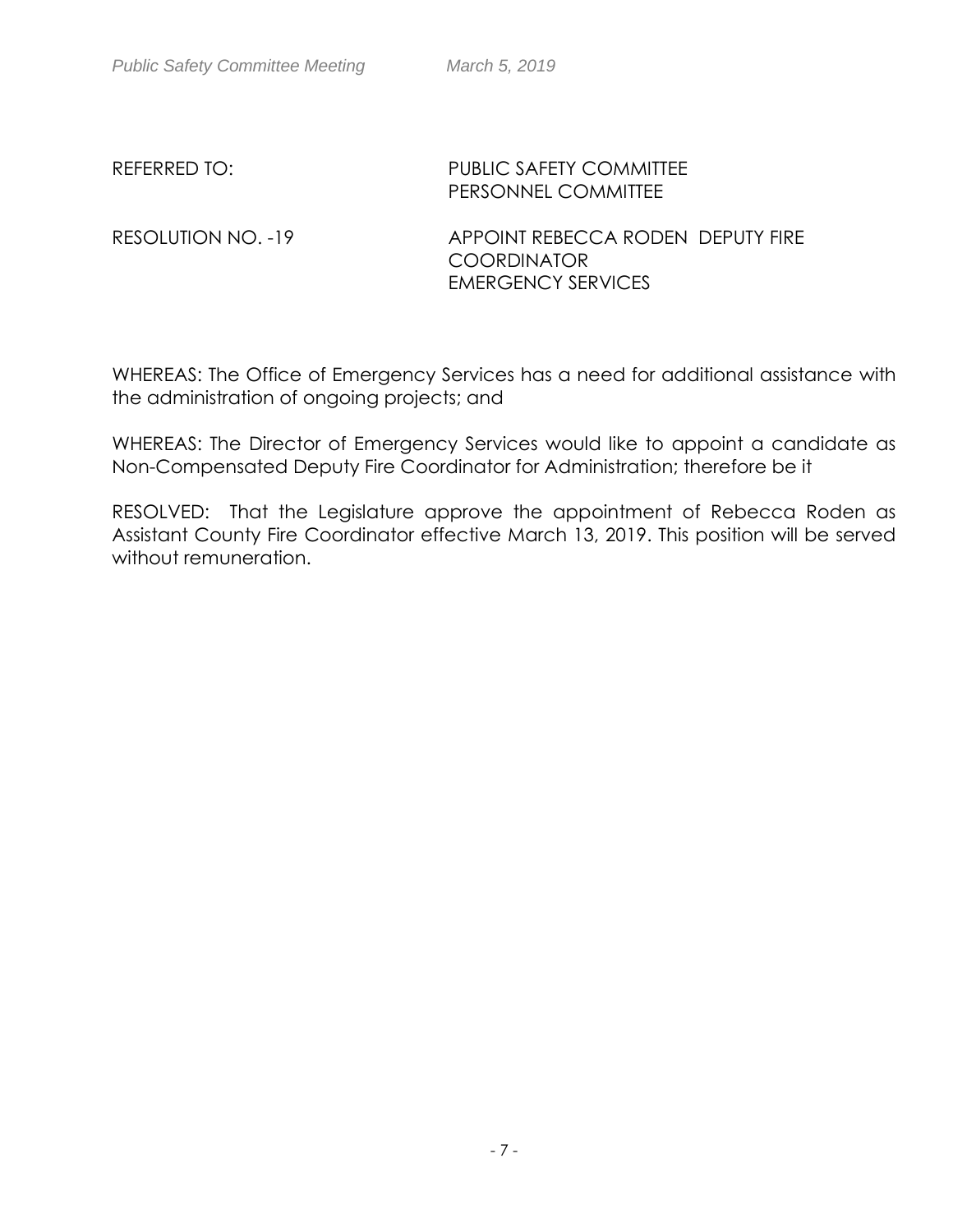REFERRED TO: PUBLIC SAFETY COMMITTEE FINANCE COMMITTEE

RESOLUTION NO. -19 AWARD 2018 EMERGENCY MANAGEMENT PLANNING GRANT (EMPG18) EMERGENCY SERVICES

WHEREAS: The Tioga County Office of Emergency Services has been awarded a matching grant of \$23,986 by the New York State Division of Homeland Security and Emergency Services (NYSDHSES); and

WHEREAS: The matching grant will be used to offset \$23,986 of budgeted salary costs; therefore be it

RESOLVED: That the Emergency Services Office be allowed to accept the awarded 2018 Emergency Management Planning Grant in the amount of \$23,986. REFERRED TO: PUBLIC SAFETY COMMITTEE

FINANCE COMMITTEE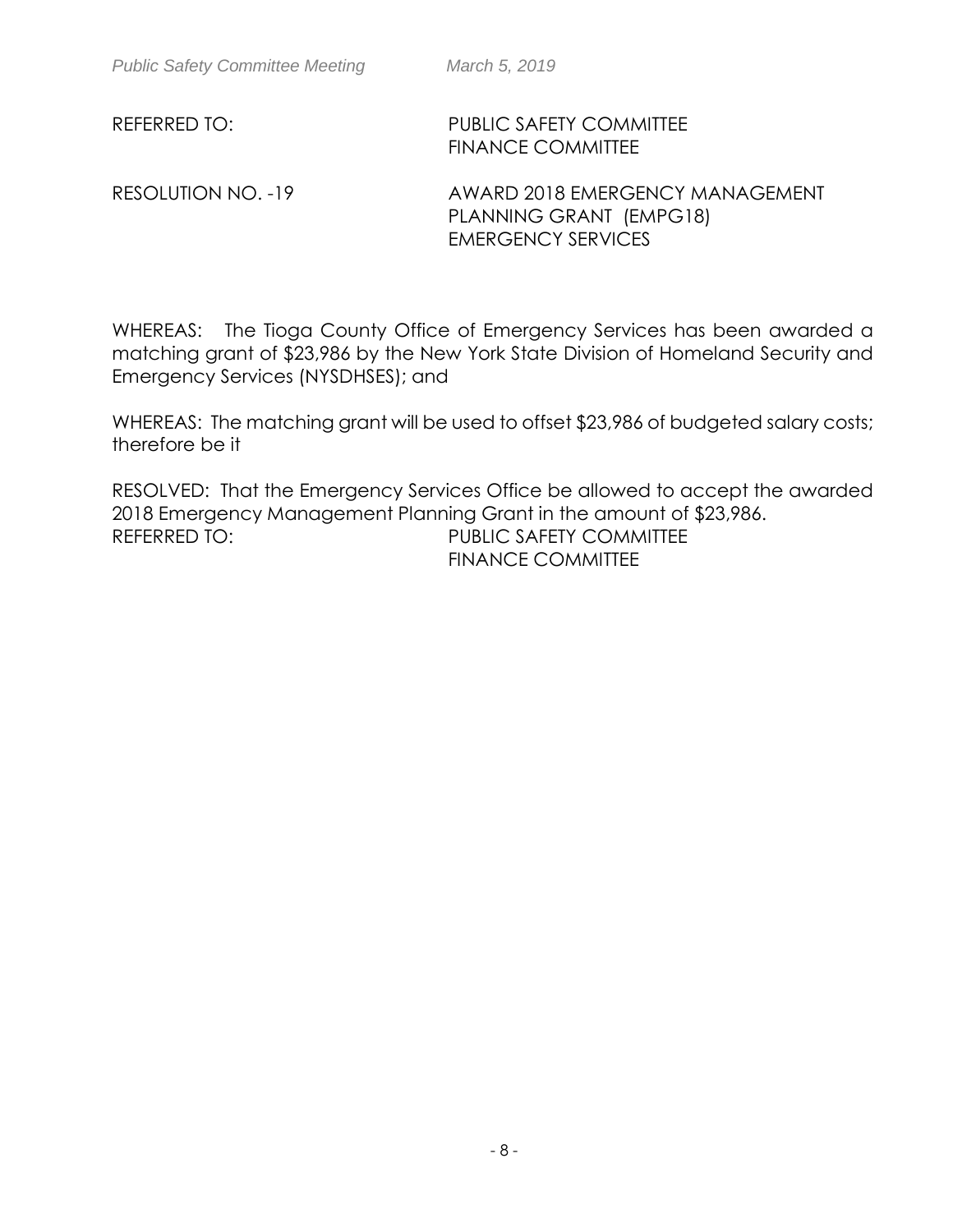RESOLUTION NO. -19 APPROPRIATION OF FUNDS HAZARDOUS MATERIALS EMERGENCY PREPAREDNESS (HMEP18) MODIFY 2019 BUDGET EMERGENCY SERVICES

WHEREAS: The New York State Division of Homeland Security and Emergency Services (DHSES) has been awarded a grant of \$6,465. 20% of this grant will be county share (\$1,293) and

WHEREAS: The grant will be used for emergency management planning; and

WHEREAS: Appropriation of funds requires legislative approval; therefore be it

RESOLVED: That the 2018 Hazardous Materials Emergency Preparedness (HMEP18) be appropriated as follows:

| A3360.433567 HME18 | DHSES State Aid             | \$5,172 |
|--------------------|-----------------------------|---------|
| A3360.540140 HME18 | <b>Contracting Services</b> | \$6,465 |

And be it further

RESOLVED: That the 2019 Emergency Services budget be modified to reflect the above changes.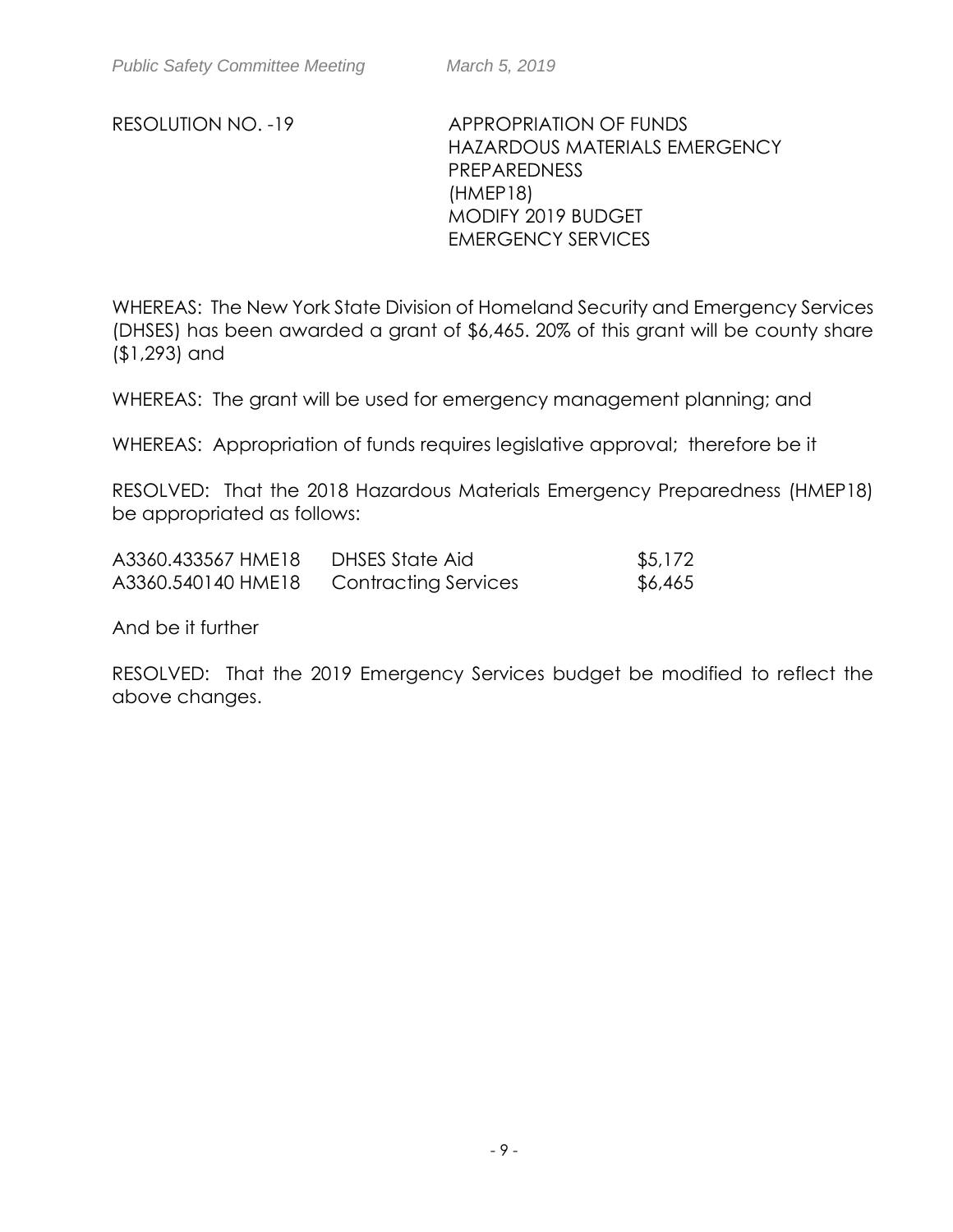# **PROBATION**

Budget Status: **2018 Encumbrances all closed out**  2019 budget on track

# **Issues:**

- 1. 15th version of the RTA Comprehensive Plan was sent to DCJS for pre-review on 3/1/19. We have two Probation Officers attending a training for Decision Points an evidence based intervention for juveniles this month. We were advised the cost to send the officers could be claimed under RTA plan, since cost is almost \$1,000, plan was edited and resubmitted.
- 2. Working on contract or MOU for polygraph testing for Level 3 sex offenders on probation who have completed sex offender treatment.
- 3. Probation submitted application for STSJP funding, this included a new area for RTA funding, so the information in the RTA plan was repeated in the STSJP RTA plan. This plan was approved by OCFS. Based on RTA review team call on 2/25/19, Tioga will need to resubmit our STSJP Plan. The reviewers advised it is up to the county to request funding via DCJS RTA or OCFS STSJP RTA. Tioga put all funding for Electronic Monitoring in the STSJP plan and our claim for funding for the new Cayuga Counseling program in the DCJS RTA plan. We were advised DCJS will create contracts for RTA funding. It is still confusing how RTA financial claims to the state are going to be processed.
- 4. Proposed legislation for 2019 that will effect Probation:
	- a. Cashless Bail appears this has an implementation date of November 2020 the state current gives the county \$5000 to run Pretrial Release, this legislation has the potential to dramatically increase the number of defendants placed in the program by the Courts. The new legislation directs that all "principals" be advised of court hearing date/time via test, email, telephone or US mail- (Defendant's choice). 16 different courts in the county sending their weekly docket to the Probation Department for us to notify all defendantsthis a huge enlargement of the duties of Pretrial and becomes another unfunded mandate
	- b. Legalization of Recreational Marijuana some information that this legislation may be delayed
	- c. PINS Person in Need of Supervision- new legislation proposes that these youth will no longer be able to be placed in foster care, residential treatment or detention. This is an extreme change to how counties work with teenage runaways which is primary reason in Tioga County that a PINS is filed. This has serious potential to increase the county's liability re: runaway youths involved with DSS or Probation.
- 5. Probation continues to work with both COTI programs, the programs are funded until 3/31/19. We are still waiting to hear if Trinity and ACBC will continue to have staff in Tioga County after that date.
- 6. Probation Director sitting on committee that is reviewing the RFPs for treatment program in the Jail, meeting to review RFP is March 4, 2019 at 9:00am.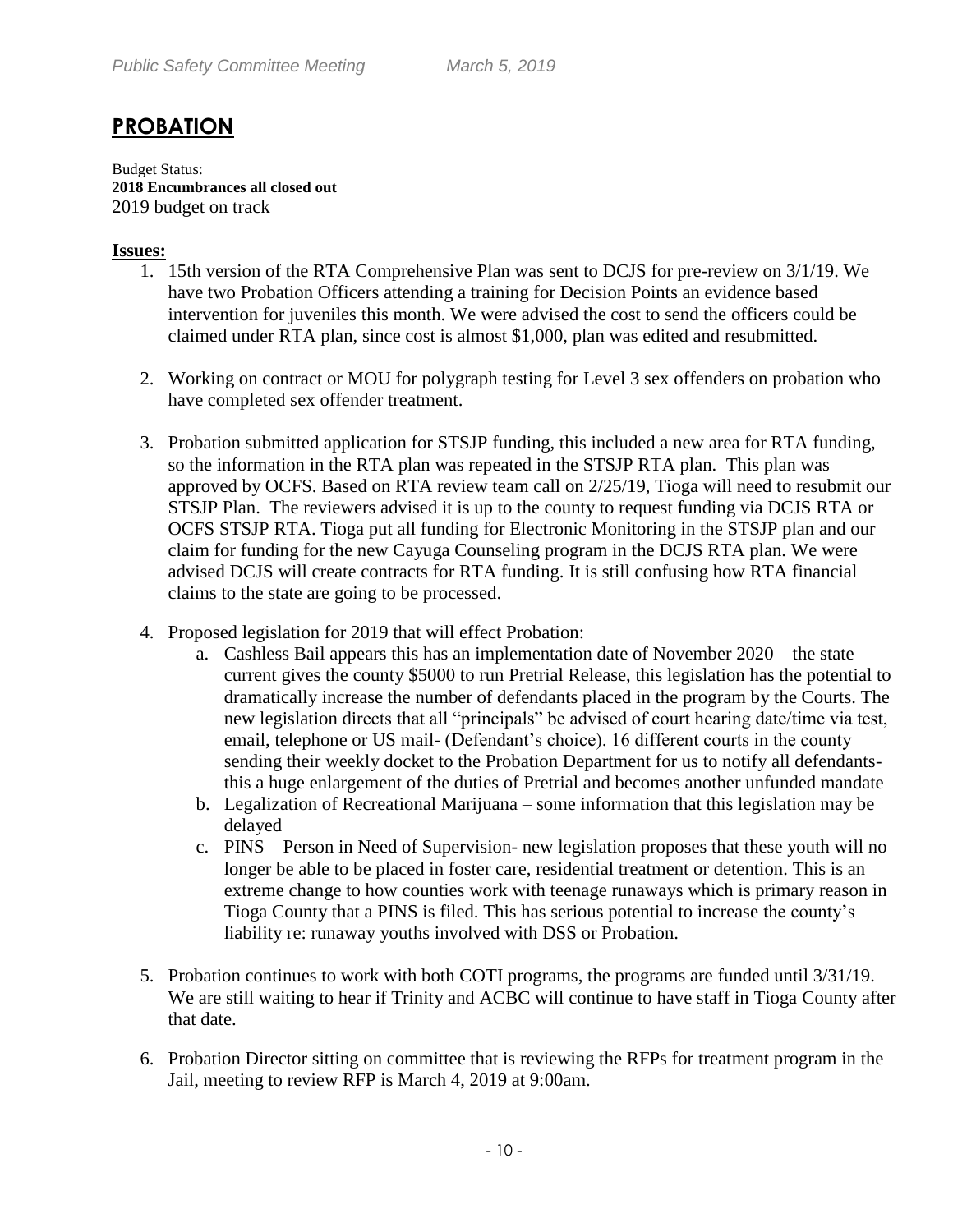- 7. First case in Tioga County Youth Part went to sentencing on 2/27/19, the youth was sentenced to 1-3 years and placed in the custody of OCFS. At the conclusion of the hearing the Probation Officer requested the Court issue a remand order for the defendant to be transported back to detention by the Sheriff's office. The Court Clerk refused stating OCFS had to transport. A representative from OCFS was present and he explained to the Court that the process is the youth is remanded back to detention for 10 days and then the county picks up the youth and transports the youth to OCFS residential program in Brooklyn, NY. is ongoing, sentencing scheduled for February 27, 2019. The Clerk continued to refuse, stating OCA said no further order had to be issued all further transports were up to OCFS. Bottom line after a wait of 2 hours an order was created and the youth transported. We are now trying to get an order for the youth to be transported on 3/8/19 from Hillbrook Detention in Syracuse to Brooklyn, NY by the Sheriff's office. To date the Clerk has refused. This situation has been forwarded to top people at OPCA and DCJS for assistance.
- 8. Magistrates Breakfast was held on 2/20/19, very poor turn out from the Magistrates only 2 out of 15 Magistrates attended the meeting. Approximately 6 Court Clerks attended. We had presentations from Buddi about Electronic Monitoring, from Smart Start about IIDs and home testing units and from Trinity COTI about services currently available in the jail. Attendees were given an opportunity to blow into the IID device after using mouthwash to see how the unit reacts
- 9. ATI Application for next program year received, it is due to DCJS on 3/25/19. Contacted Lori Morgan to see if ADS wanted to continue to operate a program, she advised yes. Funding for ATI programs:

| Community Service - \$6,969 |          |
|-----------------------------|----------|
| <b>Pretrial Release -</b>   | \$5,175  |
| ADS                         | \$10,512 |
| Total                       | \$22,657 |

# **ATI Programs**:

- $\triangleleft$  Electronic Monitoring 1 units in use as an alternative to jail or an ATD
- Community Service –Crew scheduled both days.
- Pre-Trial Release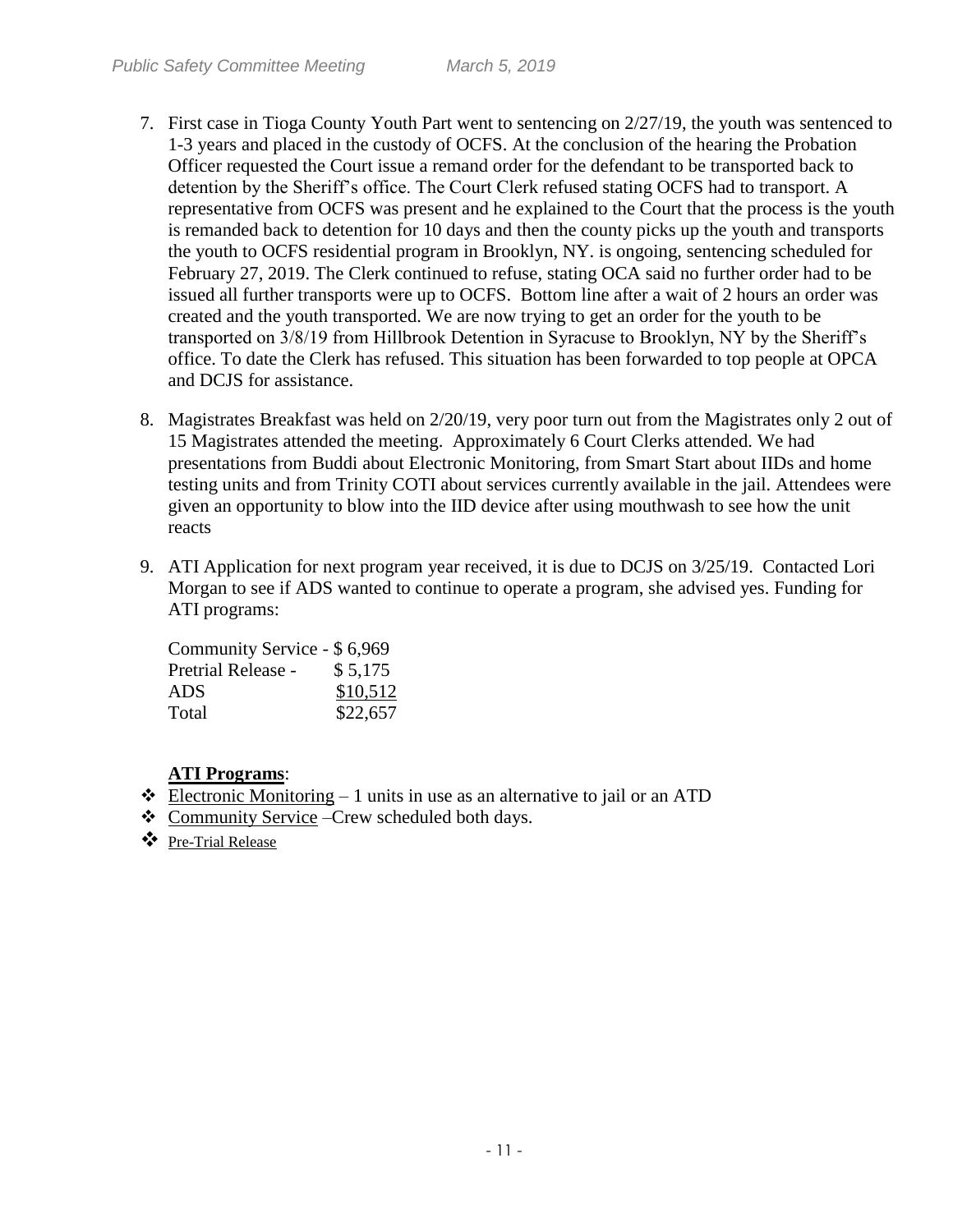# **SHERIFF**

# **Personnel Issues:**

### 1. *Civil Office*

a) All positions are filled.

### 2. *Corrections Division*

a) Have (6) full time positions vacant. Have concluded interviews. Will be hiring (4) off of a civil service list and (2) provisionally. This will bring our staffing to full level. Each of the (6) new officers will now begin an 8-week OJT program and within a year will have to attend a NYS 8-week Basic Corrections Course. One part-time cook position remains vacant.

# 3. *Road Patrol*

a) (1) Patrol Deputy position remains vacant. Will hopefully fill this position by April  $1<sup>st</sup>$ , when the new Basic Police Academy begins.

# 4. *E911 Emergency Communications Center*

a) Currently all positions are filled. Have (1) being trained.

#### **Labor Issues:**

1. None to report.

# **Litigation Issues:**

1. One case is still active. No status to report.

#### **Budget**:

1. Budget is on track. Generated nearly \$70,000 from boarders during the month of February. We have generated nearly 40% of our 2019 budget projection for Inmate Boarder revenue. Currently have 35 boarders. YTD Revenue is approximately \$122,743.

# **Current Projects:**

- 1. Met with Gary Hammond and Rich Perkins to discuss water redundancy solutions for the Jail. Two options include contracting with a potable water supplier and/or digging a well within the secured portion of jail yard.
- 2. Will be participating in the Tioga County Job Fair to be held at the Treadway Convention Center on March 6<sup>th</sup>.

# **Miscellaneous:**

1. Average daily inmate population for the month of February was 69.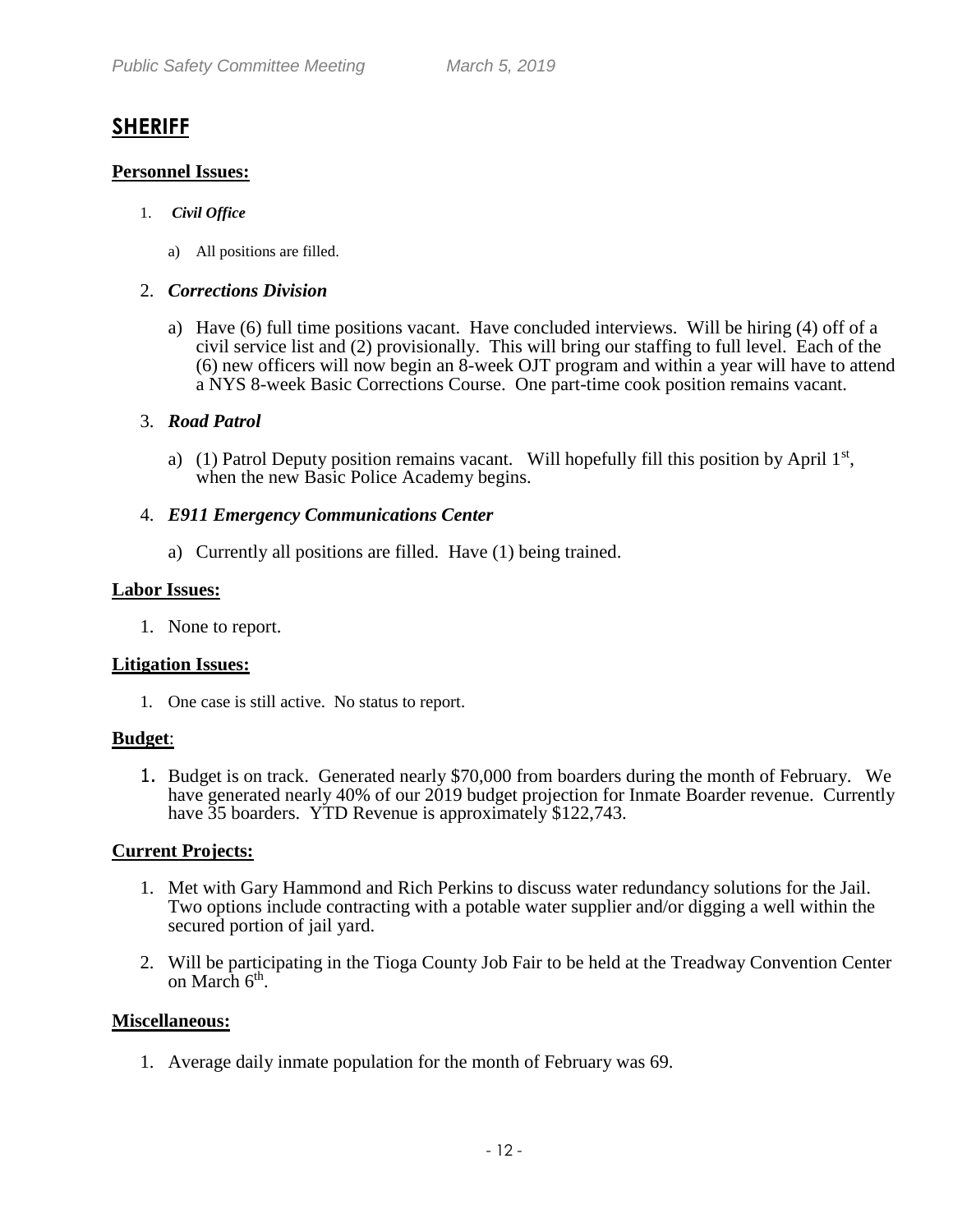- 2. (3) Resolutions attached. Appoint members to Traffic Safety Board; Recognize Cindy Iannone on her Retirement; Appropriate grant funding.
- 3. ATI worked 328-man hours during the month. Work included:
	- a. Raked leafs at Court House and County Office Bldg.
	- b. Stripped and waxed floors at the Campville Fire Dept.; PSB; County Highway Dept.
	- c. Cleaned trucks for T.C. Highway Dept.; Candor FD; Southside FD
	- d. Cleaned station and vehicles at Waverly Fire Department.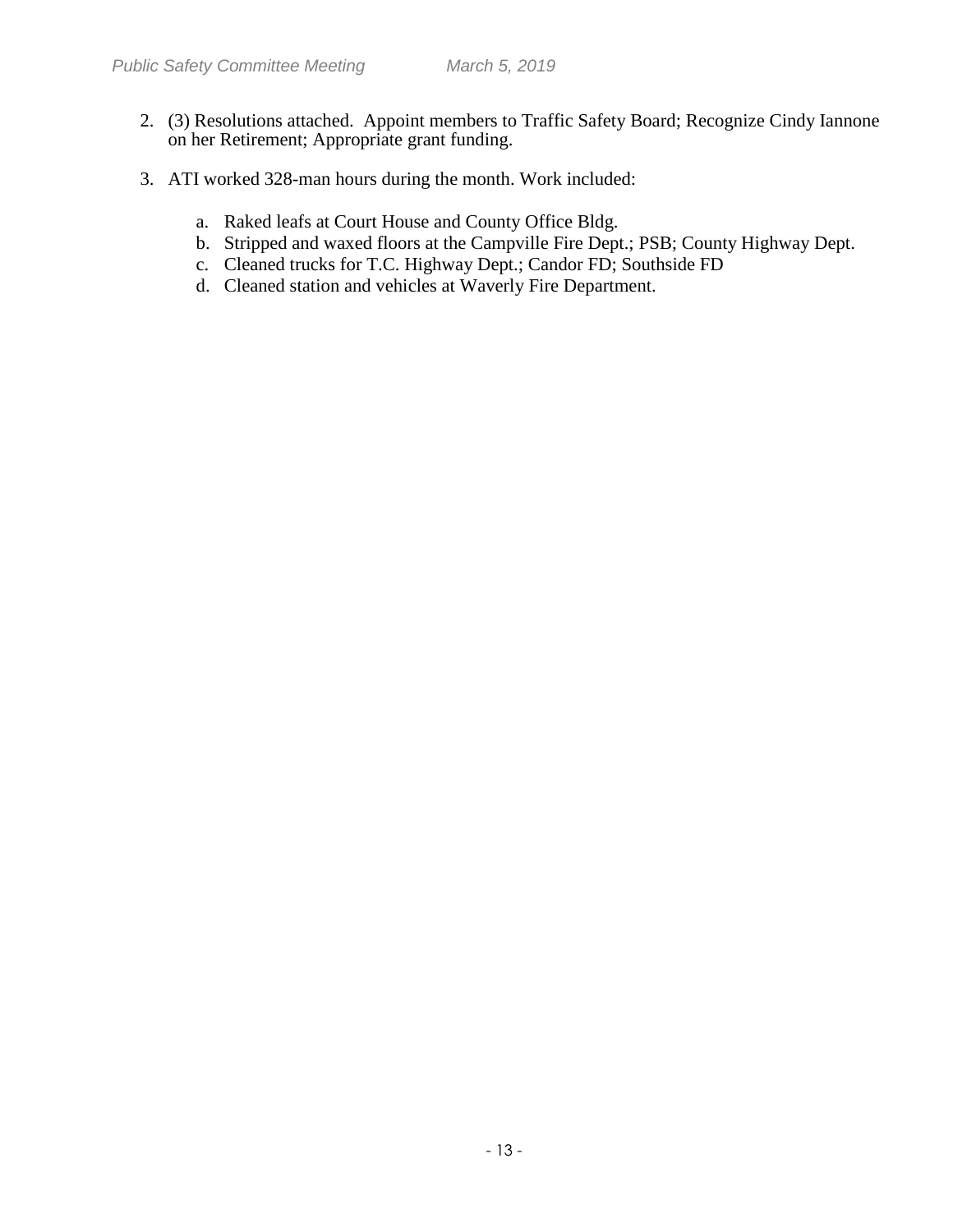#### REFERRED TO: The state of the state of the public safety committee

RESOLUTION NO. APPOINT MEMBERS TO TRAFFIC SAFETY BOARD

RESOLVED: That the following members be reappointed to the Traffic Safety Board for a term as follows:

| <b>TITLE</b>                                  | <b>TERM</b>      |
|-----------------------------------------------|------------------|
| Arthur Cacciola-Candor                        | $4/1/19-3/31/22$ |
| Public Works Commissioner or designee         | $4/1/19-3/31/22$ |
| <b>Tioga County EMO Director</b>              | $4/1/19-3/31/22$ |
| Tioga County Sheriff or designee              | $4/1/19-3/31/22$ |
| Tioga County Economic Development or designee | $4/1/19-3/31/22$ |
| Vacant-County Representative                  | $4/1/19-3/31/22$ |
| Public Health Director or designee            | $4/1/19-3/31/22$ |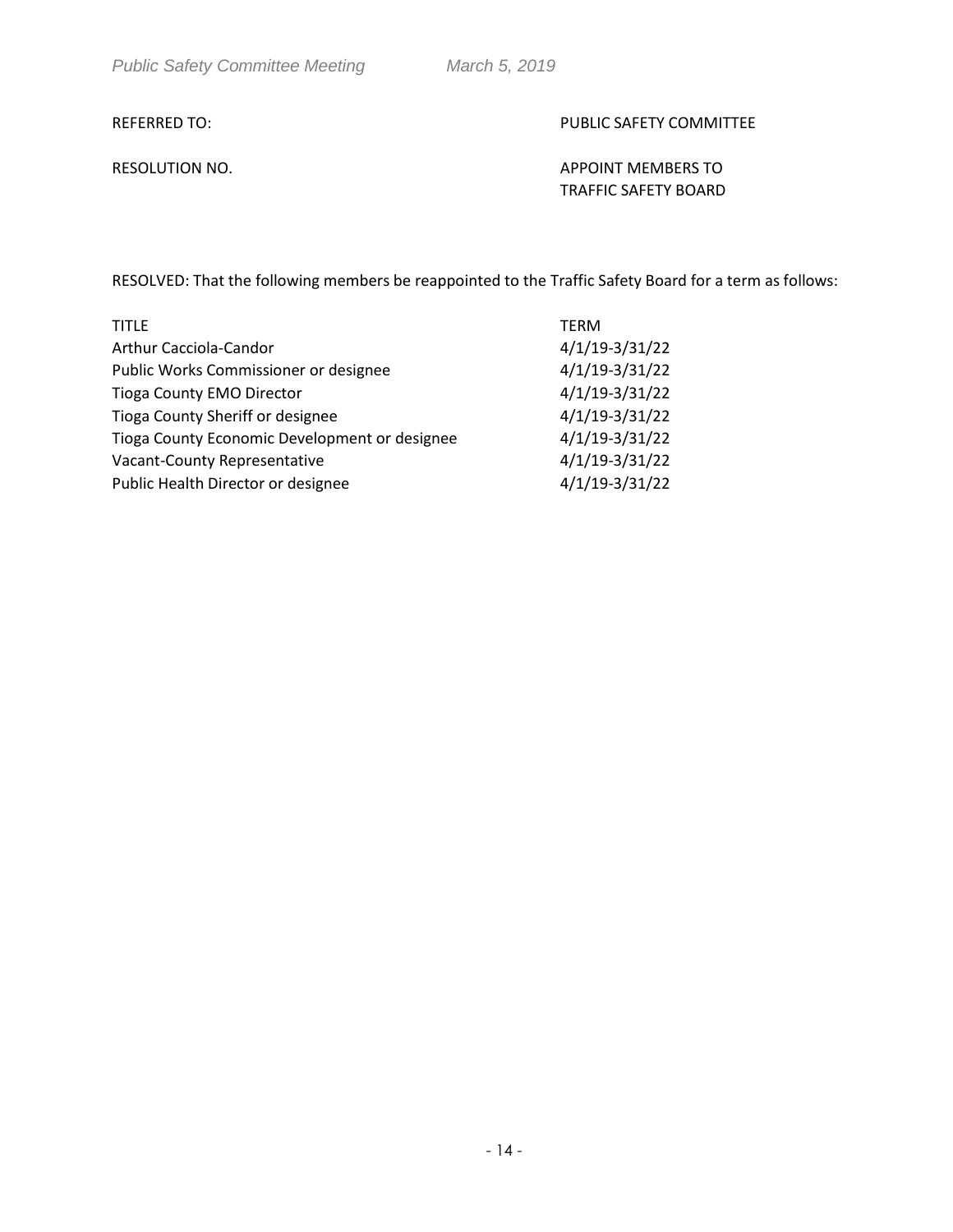REFERRED TO: PUBLIC SAFETY COMMITTEE FINANCE COMMITTEE

RESOLUTION NO. AUTHORIZE ACCEPTANCE OF A 2019 NYS PTS GRANT (PTS-2019-Tioga Co So-00171- (054), APPROPRIATE FUNDS AND AMEND 2019 SHERIFF'S BUDGET

WHEREAS: The Sheriff applied and was awarded a NYS PTS (Police Traffic Services) (PTS-2019-Tioga Co So-00171-(054) in the amount of \$18,675; and

WHEREAS: This funding must accepted and appropriated; therefore be it

RESOLVED: That the Tioga County Legislature authorizes the acceptance of this award; and be it further

RESOLVED: That the 2019 budget be modified and funds be appropriated to the following accounts:

Expense Account: A3110.510030 Sheriff – Overtime/Other

Revenue Account: A3110.433900 Sheriff -State Aid